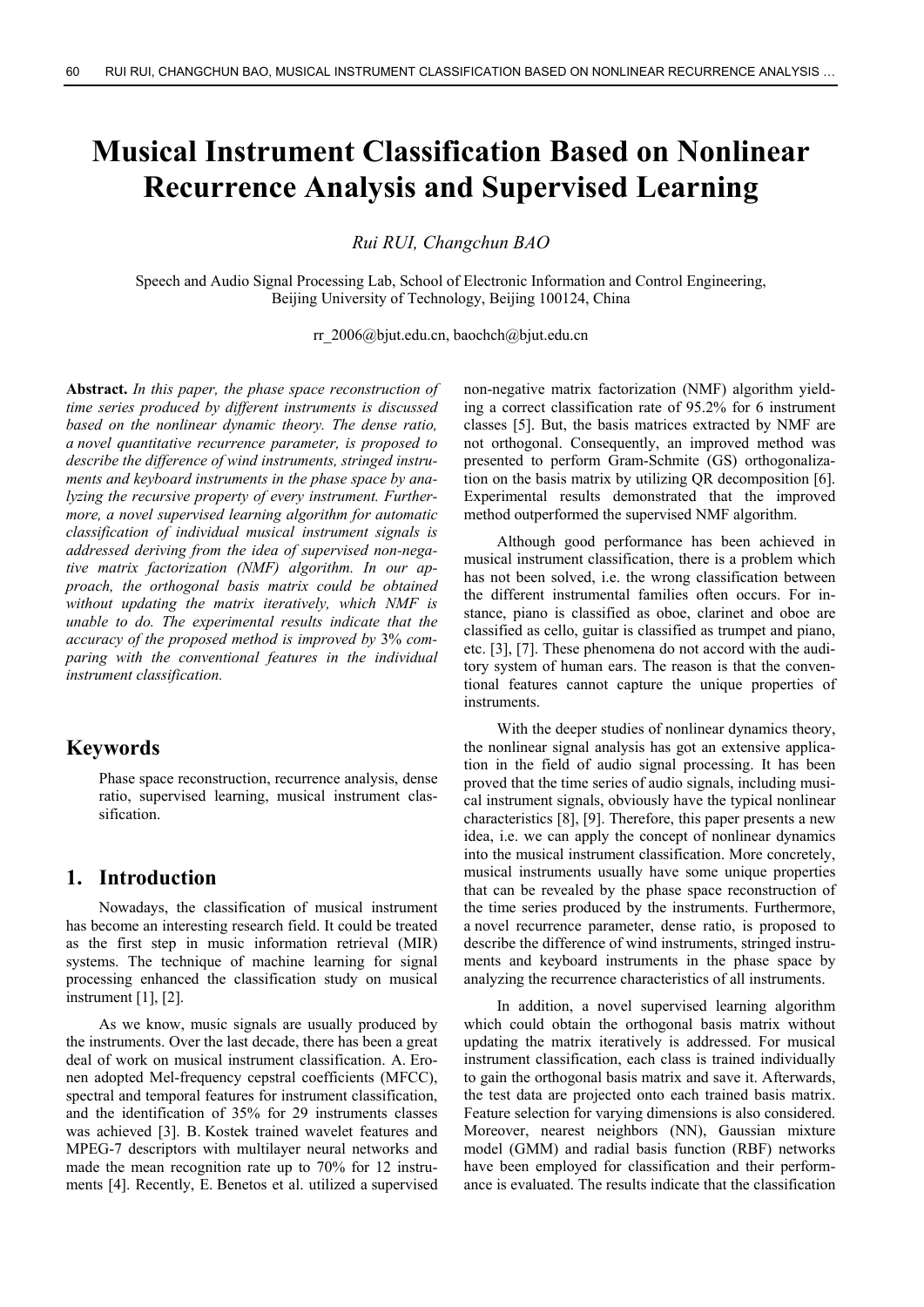accuracy of the proposed method is comparable to the performance of supervised NMF algorithm using in [6] for the same experiments.

The paper is organized as follows. The nonlinear dynamic theory that will be used for musical instrument classification is introduced in Section 2. The recurrence characteristics analysis of musical instrument signals is given in Section 3. The proposed method of supervised learning algorithm is described in Section 4. Feature extraction and selection are briefly presented in Section 5. The experimental results for musical instrument classification are shown in Section 6. Finally, the conclusions are drawn in Section 7.

# **2. Nonlinear Dynamic Theory**

Nonlinear dynamics theory has recently been adopted as a new nonlinear approach for audio signal processing. The nonlinear characteristics analysis in audio signals can be employed by the phase space reconstruction. Then, the basis concept of phase space reconstruction will be given.

#### **2.1 Phase Space Reconstruction**

The fundamental concept of nonlinear dynamics is phase space reconstruction. Each state of the dynamics is represented unambiguously by one point in a multi-dimension space.

According to the phase space reconstruction method proposed by F. Takens [10], the one-dimension nonlinear time series of audio signal  $\mathbf{x} = (x_1, x_2, x_3, \dots, x_K)^T$ , where T denotes transposition, can be reconstructed to a state matrix **Y** which is given by:

$$
\mathbf{Y} = (\mathbf{y}_1, \mathbf{y}_2, \cdots, \mathbf{y}_N)
$$
\n
$$
= \begin{pmatrix}\nx(1) & x(2) & \cdots & x(N) \\
x(1+\tau) & x(2+\tau) & \cdots & x(N+\tau) \\
\vdots & \vdots & \ddots & \vdots \\
x(1+(m-1)\tau) & x(2+(m-1)\tau) & \cdots & x(N+(m-1)\tau)\n\end{pmatrix} (1)
$$

where  $\tau$  is the time delay and *m* is the embedding dimension.  $N = K - (m - 1)\tau$  denotes the number of phase points in the phase space. And  $y_i$  is one of points in *m*-dimension phase space which represents the  $\hat{i}^h$  state of the system. Notice that for  $m = 1$ , equation (1) reduces **Y** to the signal **x**.

#### **2.2 Parameter of Phase Space Reconstruction**

It is seen that two parameters need to be predefined firstly for the phase space reconstruction. They are the time delay *τ* and the embedding dimension *m*. In this paper, *τ* and *m* are calculated by autocorrelation method and false nearest neighbor method [11], respectively. For each kind of instruments, *τ* and *m* are all different because the distributions of them differ from each other in the structure of phase space. However, it is unrealistic to compute *τ* and *m* for large data in the study of pattern recognition. Therefore,

the statistical method is adopted by calculating the probability of the values of *τ* and *m* for each frame. Then, the optimal values of  $\tau$  and  $m$  are taken by finding the position of the maximum probability. Finally, we set them manually as  $m = 6$ ,  $\tau = 9$ .

### **2.3 Phase Space Reconstruction of Musical Instrument Signals**

According to the nonlinear dynamic theory, the instrumental signals are reconstructed in the phase space and projected onto a three-dimension space in order to analyze the characteristics of signals visually. The temporal waveform and three-dimension phase space trajectory of three common instruments are depicted in Fig. 1, where Fig.  $1(a)$ , Fig.  $1(b)$  and Fig.  $1(c)$  are the temporal waveforms of clarinet, cello and piano, and Fig. 1(d), Fig. 1(e) and Fig. 1(f) are the corresponding phase space trajectories. From the figures of temporal waveforms, we can see that clarinet, cello and piano have the characteristics of quasiperiodic signals obviously, whereas it is difficult to distinguish them from each other by the temporal waveforms. However, it can be seen from the three-dimension phase space that the trajectories of clarinet have strong property of periodic recursion. It is very easy to find the number of samples *T* which is the corresponding period of the temporal signal, for example by the autocorrelation method [12]. These *T* points compose a complete trajectory. In the phase space, the total number of trajectories can be expressed as *n* which is calculated by  $n = \lfloor N/T \rfloor$ , and the trajectories of clarinet are close to each other. Furthermore, the trajectories of cello in the three-dimension phase space have some property of periodic recursion, but each trajectory is incompact. In the phase space of piano, the trajectories are randomly distributed, while the all trajectories are in a relative steady area.

The different working principles of wind instrument (include woodwind and brass), string instrument and keyboard instrument lead to different distribution in the phase space. It is to be noticed that the changes of pitch, rhythm and style by players will impact the distribution in the phase space, but the characteristics of phase space trajectories of wind instruments, string instruments and keyboard instruments are still similar with Fig. 1(d), Fig. 1(e) and Fig. 1(f), respectively. The aforementioned discoveries give us an inspiration that it is possible to classify the different instrument families by the nonlinear dynamics theory.

# **3. Recurrence Characteristics Analysis of Musical Instrument Signals**

#### **3.1 Recurrence Plot**

Eckmann [13] et al. have introduced a tool which enables us to investigate the *m*-dimension phase space trajectory through a two-dimension representation of its recur-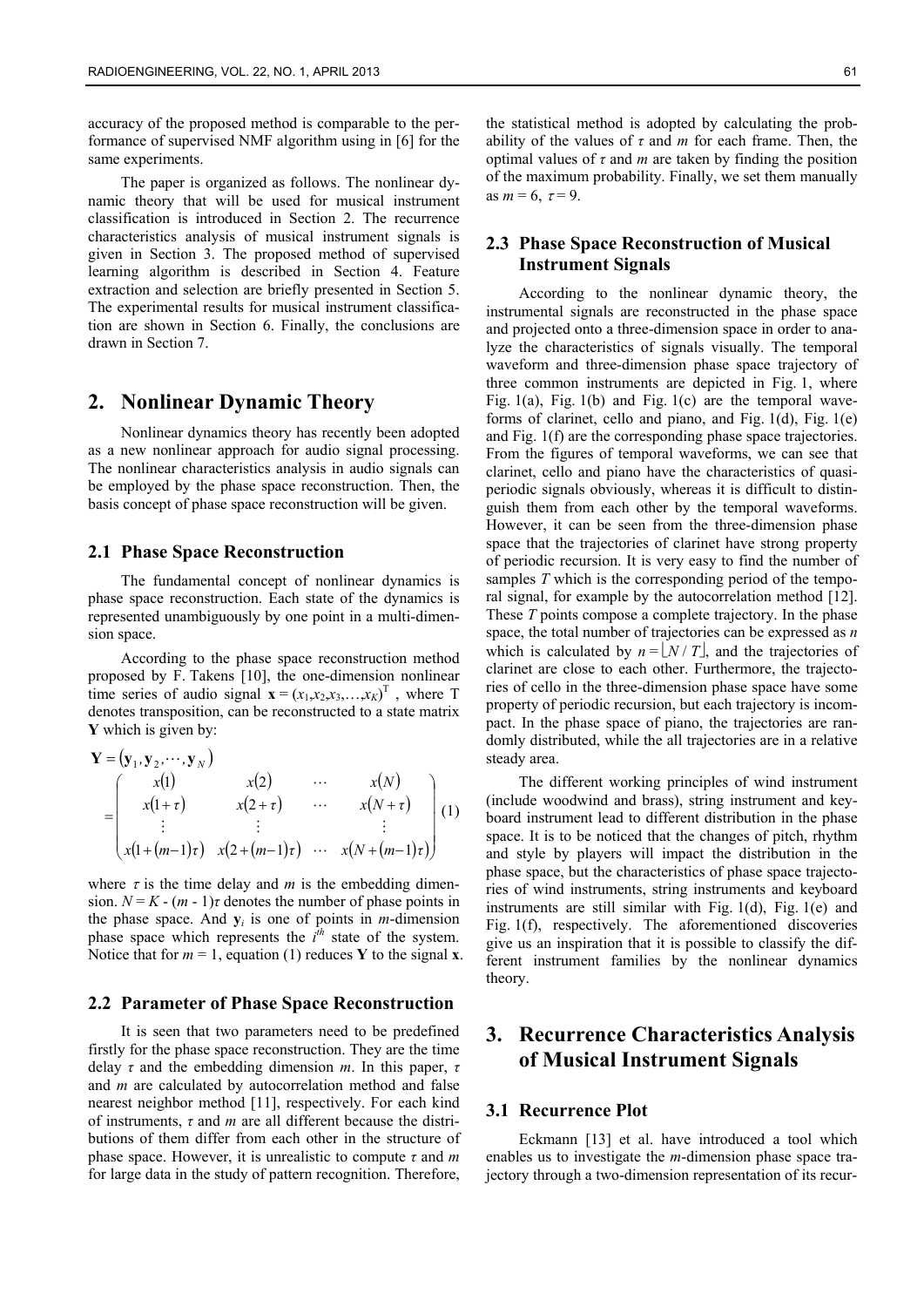

**Fig. 1.** The temporal waveforms and three-dimension phase space trajectories of clarinet, cello and piano.

rences. This representation is called recurrence plot (RP) and it can be mathematically expressed as

$$
r_{i,j} = \Theta \Big( \varepsilon - \Big\| \mathbf{y}_i - \mathbf{y}_j \Big\| \Big), \ \ i, j = 1, \cdots N \tag{2}
$$

where *N* is the number of the considered states  $y_i$ ,  $\varepsilon$  is a predefined threshold,  $\|\cdot\|$  is the norm (e.g. the Euclidean norm) and  $\Theta(\cdot)$  is the Heaviside function, which is defined as

$$
\Theta(z) = \begin{cases} 1 & z \ge 0 \\ 0 & z < 0 \end{cases} \tag{3}
$$

RP intuitively represents the *m*-dimension phase space trajectory of the dynamical system through a twodimension figure, which reveals the variation regularity of the internal structure for the system.

The recurrence of a state at time *i* with regard to time *j* is represented as a two-dimension square matrix with black and white points. If the vectors  $y_i$  and  $y_j$  are falling into a region whose centre is  $y_i$  and radius is  $\varepsilon$ ,  $r_{ij}$  is represented as a black point in terms of coordinate  $(i, j)$  in the RP. On the contrary, if the vectors  $y_i$  and  $y_j$  are not falling into this region,  $r_{i,j}$  is represented as a white point in terms



**Fig. 2.** Examples of the recurrence plot obtained from clarinet (a) and cello (b). Parameters  $m = 6$ ,  $\tau = 9$ , and  $\varepsilon = 1.5\sigma$ are used.

clarinet and cello are given in Fig. 2, where  $\sigma$  is the variance of the instrument signals. Both of them have the obvious property of periodic recursion, since the distances between the lines which parallel the main diagonal line with a 45 angle are almost equal. The lag of each line is the number of samples *T* which corresponds to the period of temporal signal.

### **3.2 A Novel Recurrence Quantification Parameter**

Zbilut and Webber developed the recurrence quantification analysis (RQA) [14] to quantify the afore-mentioned structures in the RP. However, these RQA parameters reveal the different properties of the random signals and the periodic signals effectively [15]. But the signals analyzed in this paper are quasi-periodic signals (shown in Fig. 2). And the traditional recurrence quantification parameters are useless to classify the different instrument families. For this problem, a novel recurrence quantification parameter is proposed in this section.

#### **3.2.1Dense Ratio**

In order to describe the difference among the instrument families, a novel recurrence quantification parameter is developed by analyzing the recursive property of every instrument family. This parameter is named as dense ratio (DR), since it represents the density of every trajectory distributed in the phase space. DR is defined by

$$
DR = \frac{2}{n(n-1)T} \sum_{i=1}^{T} \sum_{\substack{j,k=0 \ j \le k}}^{n-1} r_{i+jT, i+kT}
$$
(4)

where *T* is the number of samples corresponding to the period of the temporal signals and  $n = \lfloor N/T \rfloor$ . If the distance between the vectors  $y_{i+iT}$  and  $y_{i+kT}$  is close, the value of  $r_{i+jT, i+kT}$  will be 1, and the position  $(i+jT, i+kT)$  in the RP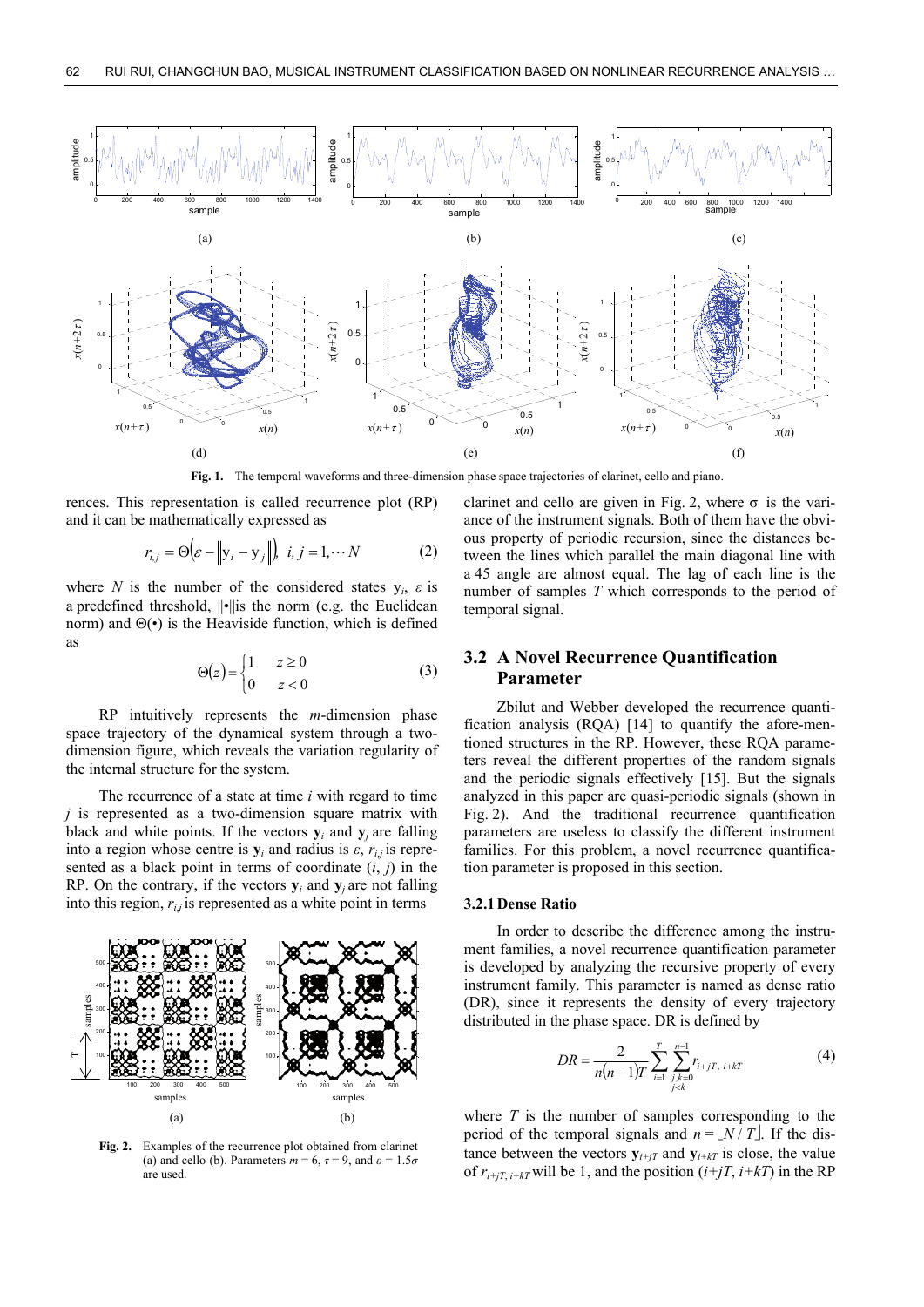is represented as a black point. All the points of  $(i + jT)$ , *i* + *kT*), *i* = 1,…,*T*, *j*, *k* = 1,…,*n* - 1, and *j*  $\neq$  *k*, compose the lines which parallels the main diagonal line with a 45 angle. Thus, DR implies the percentage that the coordinates  $(i + jT, i + kT)$  are represented by black points in the RP. From the definition of RP, we know that  $r_{i,j}$  is symmetrical with respect to the main diagonal line. So the area of  $i < j$ in the RP is considered for reducing half computational quantity.

#### **3.2.2Discussion of the Threshold ε**

The capability of DR for distinguishing three instrument families depends on the value of the threshold *ε.* If *ε* is too large,  $r_{i+jT, i+kT}$  of all musical instrument signals is represented as a black point in the RP. And if *ε* is too small,  $r_{i+jT, i+kT}$  of all musical instrument signals is represented as a white point in the RP. Therefore, the choice of *ε* is so important that we predefined it from a range of  $\varepsilon \in \{0.1\sigma, 0.2\sigma, 0.3\sigma, 0.4\sigma, 0.5\sigma, 0.6\sigma\}$ , where  $\sigma$  is the variance of the instrument signals. Finally,  $\varepsilon = 0.3\sigma$  is chosen by the experimental results.

### **3.2.3Classification of Instrument Families Using Dense Ratio**

RP of note a4 played by clarinet, cello and piano are depicted in Fig. 3. The recurrence parameters are chosen as  $m = 6$ ,  $\tau = 9$ , and  $\varepsilon = 0.3\sigma$ . In Fig. 3(a), the black points, that is  $r_{i+iT,i+RT}$ , compose the lines which parallel the main diagonal line. It is seen that the trajectories in the phase space of wind instruments are dense and the distance of each trajectory is less than the threshold *ε*. Therefore, the



Fig. 3. RP of a4 played in clarinet, cello and piano. Parameters  $m = 6$ ,  $\tau = 9$ , and  $\varepsilon = 0.3\sigma$  are used.

positions paralleling the main diagonal line are all the black points. In Fig. 3(b), the trajectories in the phase space of stringed instruments are incompact. So, there are numerous isolated recurrence points distributed in the position of paralleling the main diagonal line. This indicates that the distance of each trajectory is fluctuant around the threshold *ε*. In Fig. 3(c), the trajectories in the phase space of piano are randomly distributed. There are few black points in the positions of paralleling the main diagonal line. This can be explained that the distance of each trajectory is more than the threshold *ε*.

The larger the DRis, the denser the trajectories in the phase space are. It is certified that the DR of wind instruments has the maximum value which is from 0.8 to 1, the DR of piano has the minimum value which is below 0.3, and the DR of stringed instruments has a value which is from 0.3 to 0.7. Thus, three instrument families are distinguished by DR effectively.

# **4. Supervised Learning Algorithm for Musical Instrument Classification**

In this section, a novel supervised learning algorithm will be addressed inspiring by the idea of supervised NMF algorithm. Then, the optimization of the feature subsets will be also discussed. First of all, we will review the supervised NMF algorithm.

#### **4.1 Review of Supervised NMF Algorithm**

For a given non-negative  $n \times m$  matrix **V** (can be regarded as the musical instrument features consisting of *n* vectors of dimension *m*), NMF finds the non-negative  $n \times r$ matrix **W** (basis matrix) and non-negative  $r \times m$  matrix **H** (encoding matrix) in order to approximate the matrix **V** as [16]:

$$
V \approx WH \tag{5}
$$

Usually, *r* is chosen so that  $(n + m)$   $r \le nm$ . To find an approximate factorization in (5), Kullback-Leibler divergence between **V** and **WH** is used frequently, and the optimization problem can be solved by the iterative multiplicative rules. But, the basis vectors defined by the columns of matrix **W** are not orthogonal. Thus, QR decomposition was utilized on **W** in [7], that is  $W = QR$ , where  $Q_{n \times r}$  is an orthogonal matrix and  $R_{r \times r}$  is an upper triangular matrix. At this time,

$$
\mathbf{V} = \mathbf{Q}\mathbf{H}' \,. \tag{6}
$$

**V** can be written as a linear combination between an orthogonal basis and a new encoding matrix, where **Q** contains the orthogonal basis and  $H' = RH$  becomes the new encoding matrix. This method, however, costs a mass of computation for updating **W** and **H** iteratively and QR decomposition. Thus, a novel supervised learning algorithm is proposed in the next part.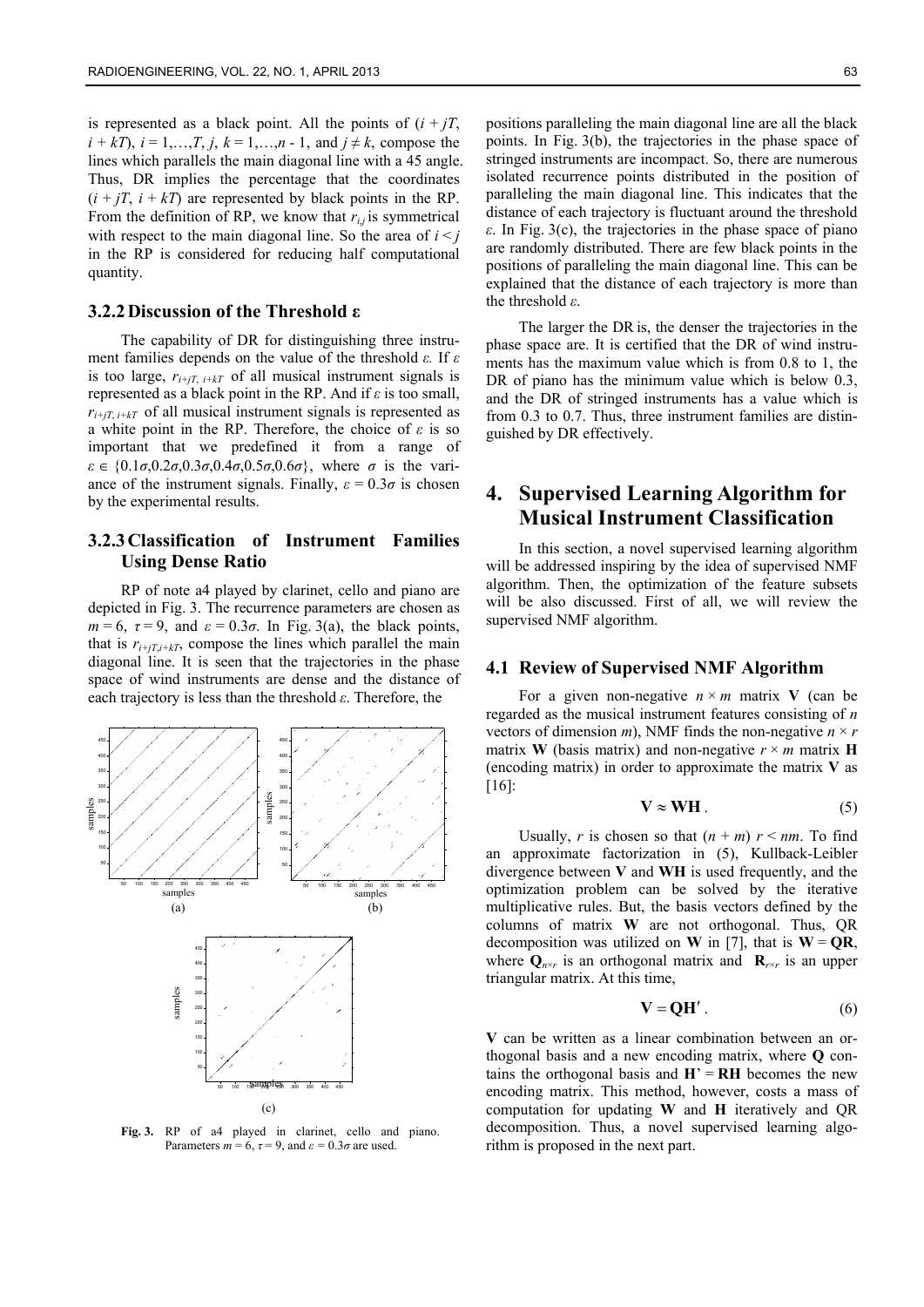#### **4.2 A Novel Supervised Learning Algorithm**

We assume that

$$
\mathbf{X} = (\mathbf{x}_1, \mathbf{x}_2, \cdots, \mathbf{x}_m) = \begin{pmatrix} x_{11} & x_{12} & \cdots & x_{1m} \\ x_{21} & x_{22} & \cdots & x_{2m} \\ \vdots & \vdots & & \vdots \\ x_{n1} & x_{n2} & \cdots & x_{nm} \end{pmatrix}, n \gg m \quad (7)
$$

stands for the musical instrument features. An auxiliary matrix **F** is constructed as follows:

$$
\mathbf{F} = \mathbf{X}^{\mathrm{T}} \mathbf{X} \tag{8}
$$

The form of normalization of **X** is:

$$
\mathbf{X}^* = (\mathbf{x}_1^*, \cdots, \mathbf{x}_m^*) = \left(\frac{\mathbf{x}_1 - E(\mathbf{x}_1)}{\sqrt{D(\mathbf{x}_1)}}, \cdots, \frac{\mathbf{x}_m - E(\mathbf{x}_m)}{\sqrt{D(\mathbf{x}_m)}}\right) \quad (9)
$$

where  $E(\mathbf{x}_i)$  and  $D(\mathbf{x}_i)$  represent the mean and variation of  $i<sup>th</sup>$  feature, respectively. Consequently, (8) becomes a correlation coefficient matrix (CCM) which is given by:

$$
\mathbf{R} = (\mathbf{x}_i^*)^{\mathrm{T}} (\mathbf{x}_j^*) = (\rho_{ij}), \ i, j = 1, 2, \cdots, m, \qquad (10)
$$

where

$$
\rho_{ij} = \left(\frac{x_i - E(x_i)}{\sqrt{D(x_i)}}\right)^T \left(\frac{x_j - E(x_j)}{\sqrt{D(x_j)}}\right) \tag{11}
$$

are the cross-correlation coefficients between  $\mathbf{x}_i$  and  $\mathbf{x}_j$ .

It should be noted that matrix **R** satisfies:  $R^T = R$ . As we know, a real symmetrical matrix is consequentially diagonalized. So, there exists a  $m \times m$  orthogonal matrix U such that:

$$
\mathbf{U}^{\mathrm{T}}\mathbf{R}\mathbf{U} = \mathbf{\Lambda} = \mathrm{diag}(\lambda_1, \lambda_2, \cdots, \lambda_m)
$$
 (12)

where  $\Lambda$  is a diagonal matrix, its elements  $\lambda_1, \lambda_2, ..., \lambda_m$  are the eigenvalues of **R**, and  $\alpha_1, \alpha_2, \dots, \alpha_m$  are the corresponding eigenvectors.

We suppose that:

$$
\mathbf{H} = \mathbf{X}\mathbf{U} \tag{13}
$$

where  $U = (\alpha_1, \alpha_2, \dots, \alpha_m)$  is an orthogonal matrix and  $U^{-1}$ , inverse of **U**, is also an orthogonal matrix. According to (13), the original data matrix X can be decomposed by:

$$
\mathbf{X} = \mathbf{H}\mathbf{U}^{-1}.
$$
 (14)

Since matrix **U** has the property of  $U^{-1} = U^{T}$ , (14) can be written by the transposition as:

$$
\mathbf{X}^{\mathrm{T}} = \mathbf{U}\mathbf{H}^{\mathrm{T}}.\tag{15}
$$

This representation is very similar to (6), where **U**  contains the basis vectors and the column vectors of **H**<sup>T</sup> contains the weights which approximate the corresponding column of matrix  $X<sup>T</sup>$  as a linear combination of the columns of **U**.

In the problem of classification, **X** is regarded as the features extracted from the original data. The creation of the supervised learning method is performed for each data class individually as:

$$
\mathbf{H}_i = \mathbf{X}_i \mathbf{U}_i, \quad i = 1, 2, \cdots N \,, \tag{16}
$$

where *N* is the number of different classes,  $X_i$  is the features of class  $i$  and  $U_i$  is the orthogonal basis matrix for each class. It is clear that this method does not need any iteration for training.

During the test procedure, each test sequence is represented by the feature vector **x***test*. Afterwards, **x***test* is projected onto basis matrix **U***i* of each class:

$$
\mathbf{h}_{test}^{(i)} = \mathbf{x}_{test} \mathbf{U}_i. \tag{17}
$$

For each class, the vector **h***test* is compared to each column of **H***i* by the cosine similarity measure (CSM). The vector which maximizes the CSM of **H***i* is computed as a measure of similarity for the class:

$$
CSM_{i} = \max_{j=1,2,\cdots,r} \frac{\mathbf{h}_{test}^{(i)}^{T} \mathbf{h}_{j}^{(i)}}{\left\| \mathbf{h}_{test}^{(i)} \right\| \left\| \mathbf{h}_{j}^{(i)} \right\|} \tag{18}
$$

where  $\mathbf{h}_j^{(i)}$  represents the  $j^{\text{th}}$  column of matrix  $\mathbf{H}_i$ , and the class label of the sequence is determined by the maximum *CSMi*:

$$
k = arg \max_{i=1,2,\cdots,N} CSM_i . \tag{19}
$$

The flow chart of the proposed supervised learning algorithm is described in Fig. 4, where the training phase is linked by solid line and the testing phase is linked by dashed line.



**Fig. 4.** Training and testing procedure of the proposed supervised learning algorithm.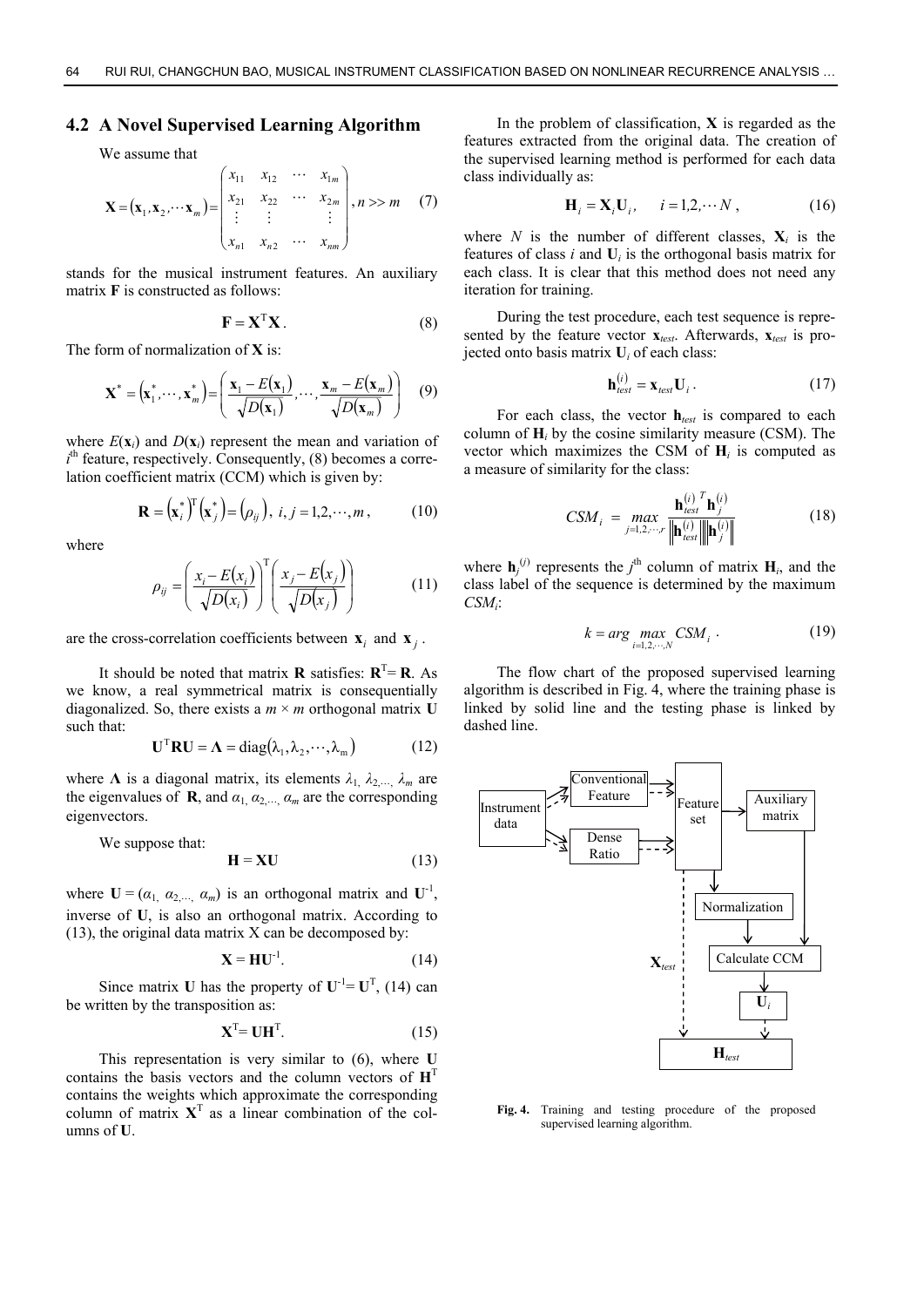# **5. Feature Extraction and Selection**

The musical instrument signals from the instruments are windowed into frames of 30 ms which are half overlapped with each other. Four groups of features, listed in Tab. 1, are used in our feature analysis. They are the eight perceptual features, eighty four cepstral features, seven timbre features and one recurrence quantification parameter [8]. The mean and standard deviation of these features are also employed. This results in 200 features in total. Here, the instrument discriminative information is quantified using Fisher's F-ratio in each MFCC frequency region (More information can be found in [9]). We improve the resolution in those frequency regions with high F-ratio values and the ninety eight sub-band filters are used to form 42 MFCC.

| Features                               | Abbreviation     | Dimension      | Types                                     |  |  |
|----------------------------------------|------------------|----------------|-------------------------------------------|--|--|
| Zero-crossing rate                     | <b>ZCR</b>       |                |                                           |  |  |
| Sub-band energy                        | SE               | $\overline{4}$ |                                           |  |  |
| Root mean square                       | <b>RMS</b>       | 1              | Perceptual                                |  |  |
| Bandwidth                              | B                | 1              | features                                  |  |  |
| Spectral flux                          | SF               | 1              |                                           |  |  |
| Mel-frequency cepstral<br>coefficients | <b>MFCC</b>      | 42             | Cepstral<br>features                      |  |  |
| The first time<br>derivatives of MFCC  | $\triangle$ MFCC | 42             |                                           |  |  |
| Harmonic Spectral<br>Centroid          | <b>HSC</b>       | 1              |                                           |  |  |
| Harmonic Spectral<br>Deviation         | <b>HSD</b>       | 1              |                                           |  |  |
| Harmonic Spectral<br>Spread            | <b>HSS</b>       | 1              | Timbre<br>features                        |  |  |
| Harmonic Spectral<br>Variation         | <b>HSV</b>       | 1              |                                           |  |  |
| Spectral Centroid                      | SC               | 1              |                                           |  |  |
| Log Attack Time                        | LAT              | 1              |                                           |  |  |
| Temporal Centroid                      | ТC               | 1              |                                           |  |  |
| Dense Ratio                            | <b>DR</b>        | 1              | Recurrence<br>Quantification<br>Parameter |  |  |

**Tab. 1.** Feature descriptions.



**Fig. 5.** Performance of several feature subsets used in musical instrument classification.

In order to reduce the dimension of features, a discriminative feature subset should be chosen. The rule of selection is to maximize [6]:

$$
J = tr(\mathbf{S}_w^{-1} \mathbf{S}_b)
$$
 (20)

where  $tr(\cdot)$  stands for the trace of a matrix,  $S_w$  is the withinclass scatter matrix and  $S_b$  is the between-class scatter matrix.

The details of feature subset selection can be found in [17]. Using the subsets of sizes 40, 60, 80, 100, 120, 140, and 160, respectively, to estimate the classification accuracy, depicted in Fig. 5, we can see that the set of 60 should be considered as the most suitable feature subset for musical instrument classification.

### **6. Experiments**

### **6.1 Database**

Audio files from CD collections in terms of mono format are sampled at 44.1 kHz. Overall three hours audio data, 127 recordings, contain 11 different instrument classes: cello, violin, guitar, clarinet, oboe, saxophone, flute, trumpet, horn, trombone, and piano. The specific length of each instrument is shown in Tab. 2. The recordings contain sound segments instead of isolated instrument tones. Each test sequence has the duration of about 4 seconds. The classification accuracy is estimated using the leave-one-out method [11] which can achieve a least bias evaluation. When using the leave-one-out method, the learning algorithm is trained multiple times, employing all but one of the training data.

| Instrument | Data(min) | Instrument | Data(min) |  |
|------------|-----------|------------|-----------|--|
| cello      | 25        | flute      |           |  |
| violin     | 23        | trumpet    |           |  |
| guitar     | 20        | horn       |           |  |
| clarinet   | 10        | trombone   |           |  |
| oboe       |           | piano      |           |  |
| saxophone  |           | total      |           |  |

**Tab. 2.** Audio sources of instruments.

#### **6.2 Performance Evaluation**

The supervised NMF algorithm and the proposed method are utilized by aforementioned audio data. About 370 iterations for the supervised NMF algorithm are needed for convergence in the training, while the proposed method does not need any iteration.

To evaluate the performance of different algorithm, three classifiers: NN, GMM, and RBF are considered. We can better assess the accuracy improvements by several classifiers and not just by a particular one. The mean value of the classification accuracy for the two algorithms and three classifiers is shown in Fig. 6. The results indicate that two methods show a comparable performance to GMM and RBF. The NMF algorithm makes a few improvements of 0.2% than the proposed method whose mean classification accuracy is 90.4%. An obvious advantage of the proposed method is that the orthogonal basis matrix can be gained without any iteration, although there is not too much improvement in the classification accuracy. Hence, the proposed supervised learning algorithm seems to be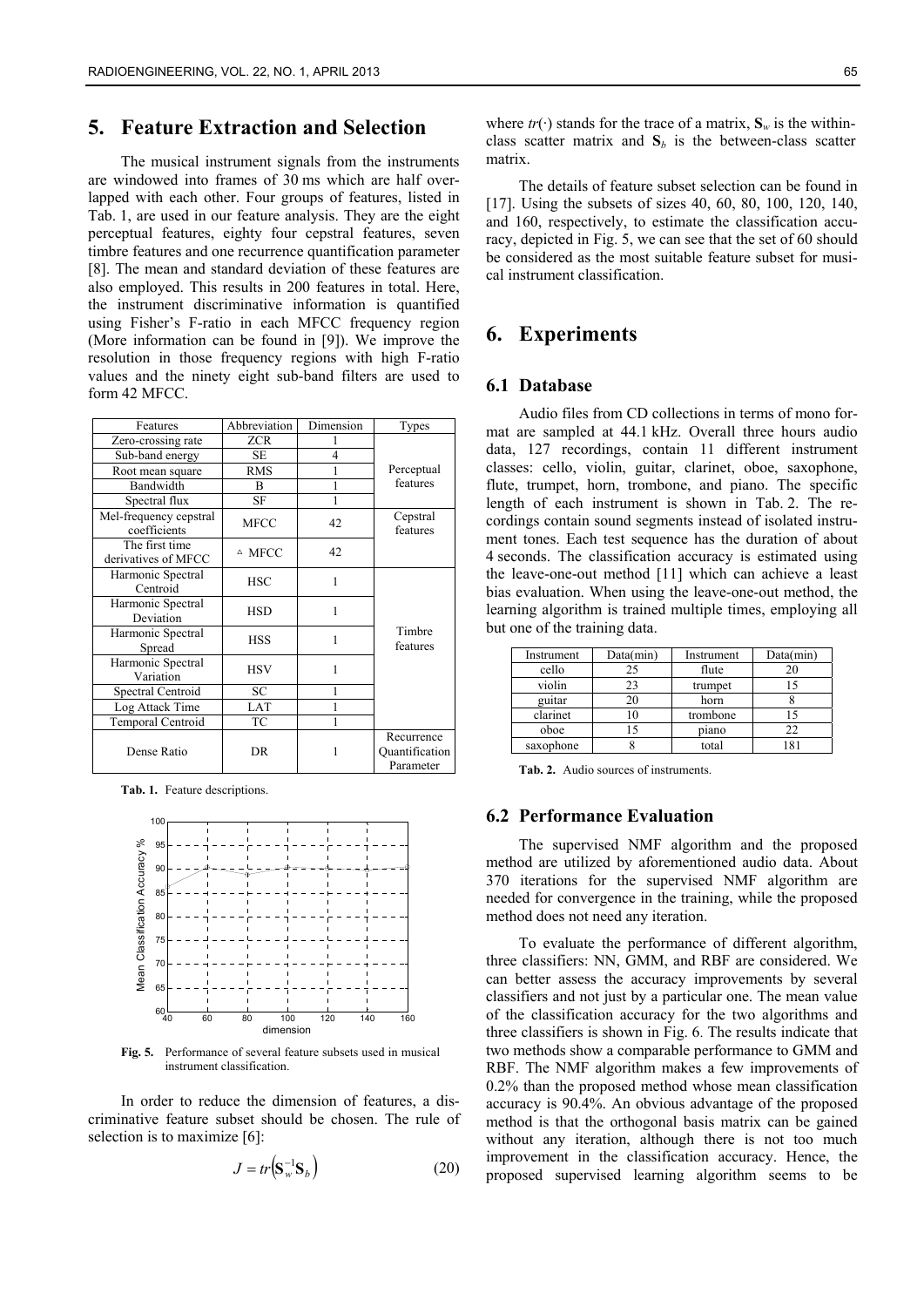an effective method for the musical instrument classification. Next, the individual musical instrument classification will be discussed.



**Fig. 6.** Mean classification accuracy for the proposed method, supervised NMF algorithm and three classifiers.

### **6.3 Individual Musical Instrument Classification**

Eleven instruments are directly distinguished from each other. As far as the proposed method is concerned, the results of individual instrument classification are given in Tab. 3. Cello, violin, guitar, clarinet, oboe, saxophone, flute, trumpet, horn, trombone, and piano are represented by letters of *a*-*k*, respectively. The main diagonal line gives the classification accuracy of each instrument. The data, inside the bracket, represent the results using conventional features alone. Apparently, the cases of wrong classification among different instrument families are common. For example, 6.5% of trombone sounds are classified as cello. The data, outside the bracket, represent the results combining DR. It is seen that the percentage of wrong classification among different instrument families decreases obviously while employing the proposed method. The approach based on conventional features seems to have some problems in identifying different instruments, contrarily to DR

|                  | $\mathfrak a$  | $\boldsymbol{b}$ | $\mathcal{C}$  | $\overline{d}$   | $\epsilon$            |                  | g                | $\boldsymbol{h}$ | $\dot{i}$        |                | $\boldsymbol{k}$  |
|------------------|----------------|------------------|----------------|------------------|-----------------------|------------------|------------------|------------------|------------------|----------------|-------------------|
| a                | 97.7<br>(95.1) | 1.4<br>(1.7)     | 0.6<br>(0.8)   | $\mathbf{0}$     | $\mathbf{0}$          | $\boldsymbol{0}$ | $\mathbf{0}$     | $\mathbf{0}$     | $\boldsymbol{0}$ | 0.3<br>(2.4)   | $\mathbf{0}$      |
| b                | $\mathbf{0}$   | 95.3<br>(92.4)   | 4.1<br>(4.4)   | $\boldsymbol{0}$ | $\boldsymbol{0}$      | 0.4<br>(1.8)     | $\boldsymbol{0}$ | $\boldsymbol{0}$ | $\boldsymbol{0}$ | $\mathbf{0}$   | 0.2<br>(1.4)      |
| $\mathcal{C}$    | 4.5<br>(4.5)   | $\theta$         | 93.6<br>(90.2) | $\overline{0}$   | $\mathbf{0}$          | $\mathbf{0}$     | $\mathbf{0}$     | $\boldsymbol{0}$ | 0.9<br>(2.5)     | $\mathbf{0}$   | 1.0<br>(2.8)      |
| $\overline{d}$   | 0.9<br>(5.4)   | $\theta$         | $\mathbf{0}$   | 80.6<br>(75.1)   | $\mathbf{0}$          | 9.4<br>(10.3)    | 4.8<br>(4.9)     | $\mathbf{0}$     | $\boldsymbol{0}$ | 4.3<br>(4.3)   | $\mathbf{0}$      |
| $\epsilon$       | 0.8<br>(4.0)   | $\theta$         | $\theta$       | 3.8<br>(3.8)     | 87.5<br>(81.7)        | $\theta$         | 2.7<br>(2.7)     | $\mathbf{0}$     | $\mathbf{0}$     | 5.2<br>(5.2)   | $\theta$<br>(2.6) |
| $\boldsymbol{f}$ | $\mathbf{0}$   | 0.6<br>(6.9)     | $\mathbf{0}$   | 4.6<br>(4.6)     | $\mathbf{0}$          | 88.6<br>(82.2)   | 4.0<br>(4.1)     | $\boldsymbol{0}$ | 2.2<br>(2.2)     | $\theta$       | $\mathbf{0}$      |
| g                | $\mathbf{0}$   | $\mathbf{0}$     | $\mathbf{0}$   | 5.6<br>(6.0)     | 1.9<br>(2.7)          | 4.3<br>(4.3)     | 85.2<br>(84.0)   | $\mathbf{0}$     | 3.0<br>(3.0)     | $\mathbf{0}$   | $\overline{0}$    |
| h                | $\mathbf{0}$   | $\theta$         | $\mathbf{0}$   | $\theta$         | $\mathbf{0}$          | 2.2<br>(2.2)     | $\mathbf{0}$     | 91.2<br>(91.2)   | 2.6<br>(2.6)     | 3.9<br>(3.9)   | $\boldsymbol{0}$  |
| i                | $\mathbf{0}$   | $\theta$         | $\mathbf{0}$   | 3.8<br>(3.8)     | $\mathbf{0}$          | $\boldsymbol{0}$ | 0.9<br>(0.9)     | 4.3<br>(4.3)     | 84.7<br>(84.7)   | 6.3<br>(6.3)   | $\mathbf{0}$      |
| j                | 0.4<br>(1.5)   | $\theta$         | $\mathbf{0}$   | $\mathbf{0}$     | $\mathbf{0}$          | $\boldsymbol{0}$ | 2.3<br>(2.3)     | 3.2<br>(3.2)     | 3.3<br>(3.3)     | 89.8<br>(87.6) | 0.9<br>(2.0)      |
| $\boldsymbol{k}$ | $\mathbf{0}$   | $\mathbf{0}$     | $\mathbf{0}$   | $\boldsymbol{0}$ | $\mathbf{0}$<br>(2.4) | $\boldsymbol{0}$ | $\boldsymbol{0}$ | $\mathbf{0}$     | $\boldsymbol{0}$ | $\mathbf{0}$   | 100<br>(97.6)     |

**Tab. 3.** Confusion matrix for 11 instruments (in percentage).

descriptor which is very efficient means. Especially this may be observed in the cases of wrong instruments classification, such as piano, where its wrong classification rate is less than 1%. The overall average classification accuracy is 90.4%. The experimental results indicate that the accuracy of the proposed method is improved by 3% in the individual instrument classification.

# **7. Conclusions**

In this paper, the unique properties of different instrument families are revealed by the phase space reconstruction based on the nonlinear dynamic theory. The dense ratio, a novel quantitative recurrence parameter, is proposed to describe the difference between wind instruments,

stringed instruments and keyboard instruments in the phase space by analyzing the recursive property of each instrument. In addition, a novel supervised learning algorithm for classifying musical instrument classification using a traditional features and dense ratio is proposed. The performance of the proposed method is comparable to the supervised NMF algorithm. The most important advantage of the proposed method is that the orthogonal basis matrix can be obtained without any iteration. The experimental results indicate that the accuracy of the proposed method is higher than the conventional features in the individual instrument classification.

Future work will focus on how to decrease the misclassification from other families and improve the accuracy of musical instrument from the same family.